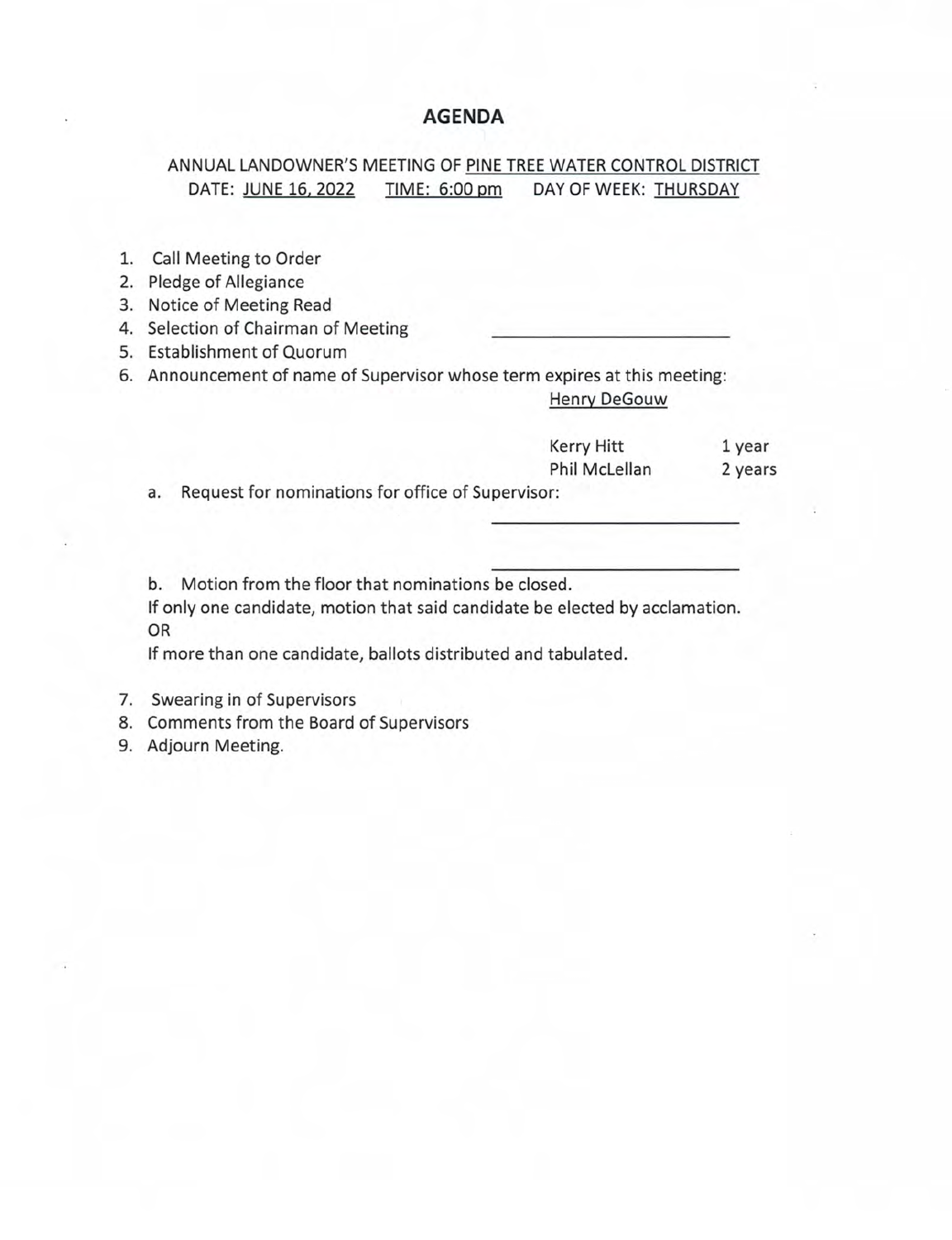## **ANNUAL LANDOWNERS MEETING PINE TREE WATER CONTROL DISTRICT HELD MONDAY, JUNE 7, 2021 VIA ZOOM MEETING**

Pursuant to the foregoing notice, the Annual Landowners Meeting for Pine Tree Water Control District was held via Zoom Meeting by Michael Compagno at 6:01 PM

Board of Supervisors Present were:

Others Present were:

Kerry Hitt, Board Supervisor Pill McLellan, Board Supervisor Henry Degouw, Board Supervisor Michael Compagno, Attorney Betty Camplin Chris Wallace Ruben Ferrazzano Terry Brown

- 1. Meeting was called to order by Kerry Hitt.
- 2. Pledge of Allegiance: Mr. Compagno led the Pledge of Allegiance.
- 3. Betty Camplin read Notice of Landowners Meeting and notices were mailed and posted on website Attorney
- 4. Chris Wallace is elected chairman of Annual Landowners Meeting
- 5. Quorum was established

Chris Wallace reported that Supervisor Phil McLellan's term expires at this meeting and is open for nominations. Chris Wallace said she is nominating Phil McLellan as supervisor.

Terry Brown: Am I able to ask a question?

Chris Wallace: Yes

Terry Brown: The three board members that are on there, I was curious know where do they stand on the roads like having them paved in future if that lawsuit thing?

Chris Wallace: I can answer that for you but we would first have to do the landowners meeting and choose a supervisor. After that we will go into a regular meeting and then you can ask whatever questions you like.

Terry Brown: Okay, Okay

Henry DeGouw: Now wait a minute. He's asking a question before we vote on the next supervisor. So why can't we answer his question before? If we answer it after he may want to change his vote. Cause I've got all the votes here. All the proxies, right? So why can't he ask that question?

Christ Wallace: It's actually not relevant.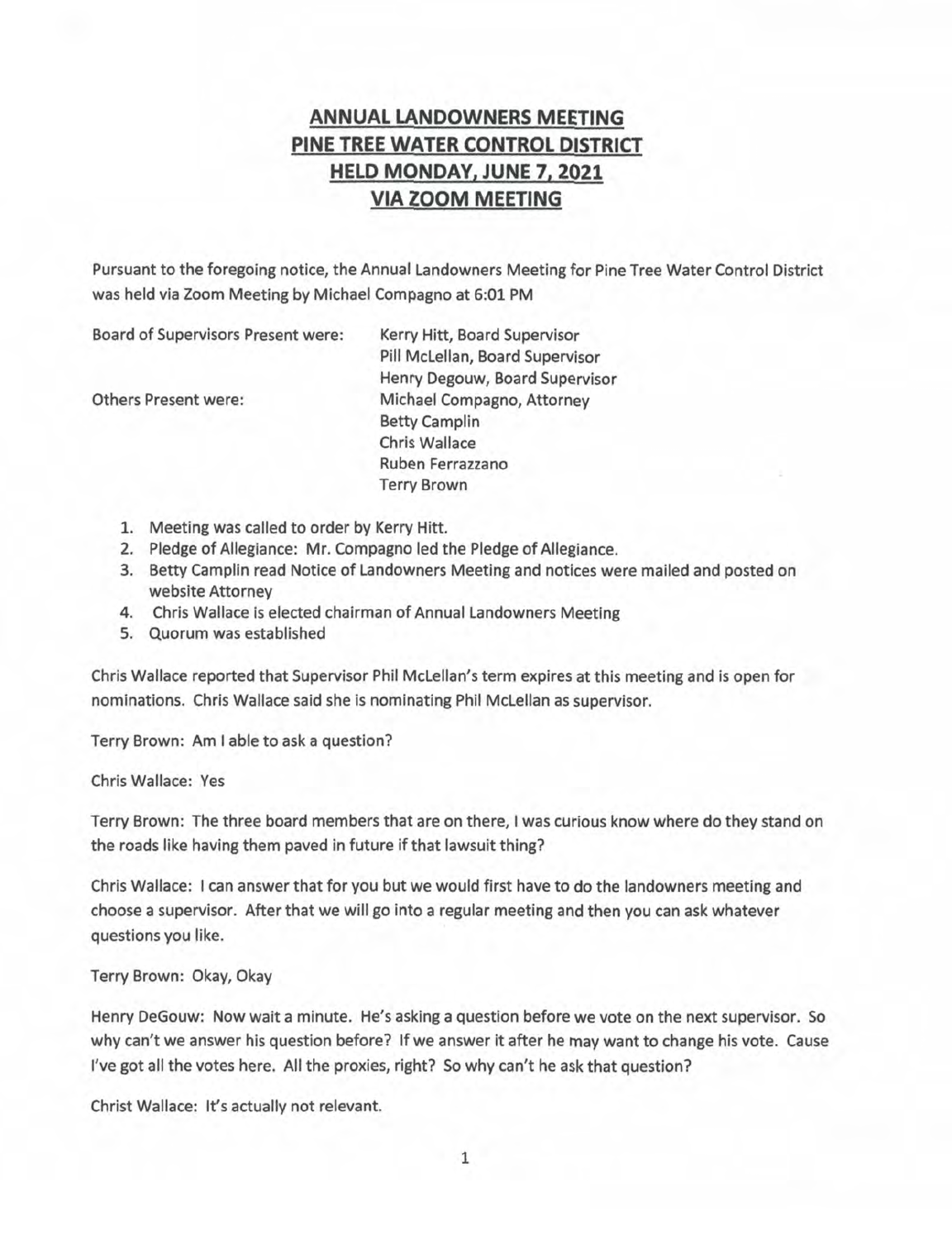Terry Brown: It's actually relevant to me because I'm curious where each one of the board members stand on that.

Chris Wallace: That would be a decision by the Board whether or not they would pave a road or do anything else with it like grading or anything.

Michael Compagno: What if Phil said damn straight I want the roads paved. And what if he says well I don't agree with Phil so I'm not going to vote for him?

Chris Wallace: He doesn't have to vote for him.

Henry DeGouw: I think Terry is just asking who's for them and who's not. Yes you're for them, No you're not.

Terry Brown: Yes, that is just what I want.

Chris Wallace: Terry that's not a question at this point. Whether the board members are for them or whether they aren't in favor of paving is not for the landowners meeting. That would have to be presented to the Board as a question. Like I do want the roads paved, I want to see what you guys can do to see about it. Or I don't want the roads paved, let's talk about it.

Kerry Hitt: The last meeting we had the subject was brought up about paving the roads and our attorney, Michael, had made the comment, which I think I agree with, is we're really ahead of the game. At this point and time we need to get the road situation resolved as to what's going to happen with them. At that point we don't want to put the cart before the horse. There are people that want to have the roads paved and people that don't. I think that is something that would be down the line.

Henry DeGouw: He's asking the question before he wants to vote for or against Phil.

Chris Wallace: I understand the question.

Henry DeGouw: I can tell you right now I am for them and I'm glad he asked the question. Also we're talking about down the road. We're in a lawsuit and Michael did recommend that but he asked the question and I think it deserves an answer.

Chris Wallace: It does deserve an answer. But the first part of this meeting is just to elect supervisor.

Henry DeGouw: Wait a second. Michael if you say that we can't ask this question, then okay.

Michael Compagno: I'm not saying you can't. It may change the way he wants to vote for him or not. But I've also indicated that until you have resolution of lawsuit you're probably not going to do anything. But with that said it may affect his vote or may not.

Chris Wallace: It's just not going to be Phil's or anyone else's decision of the Board.

Henry DeGouw: He just wants to know where he stands.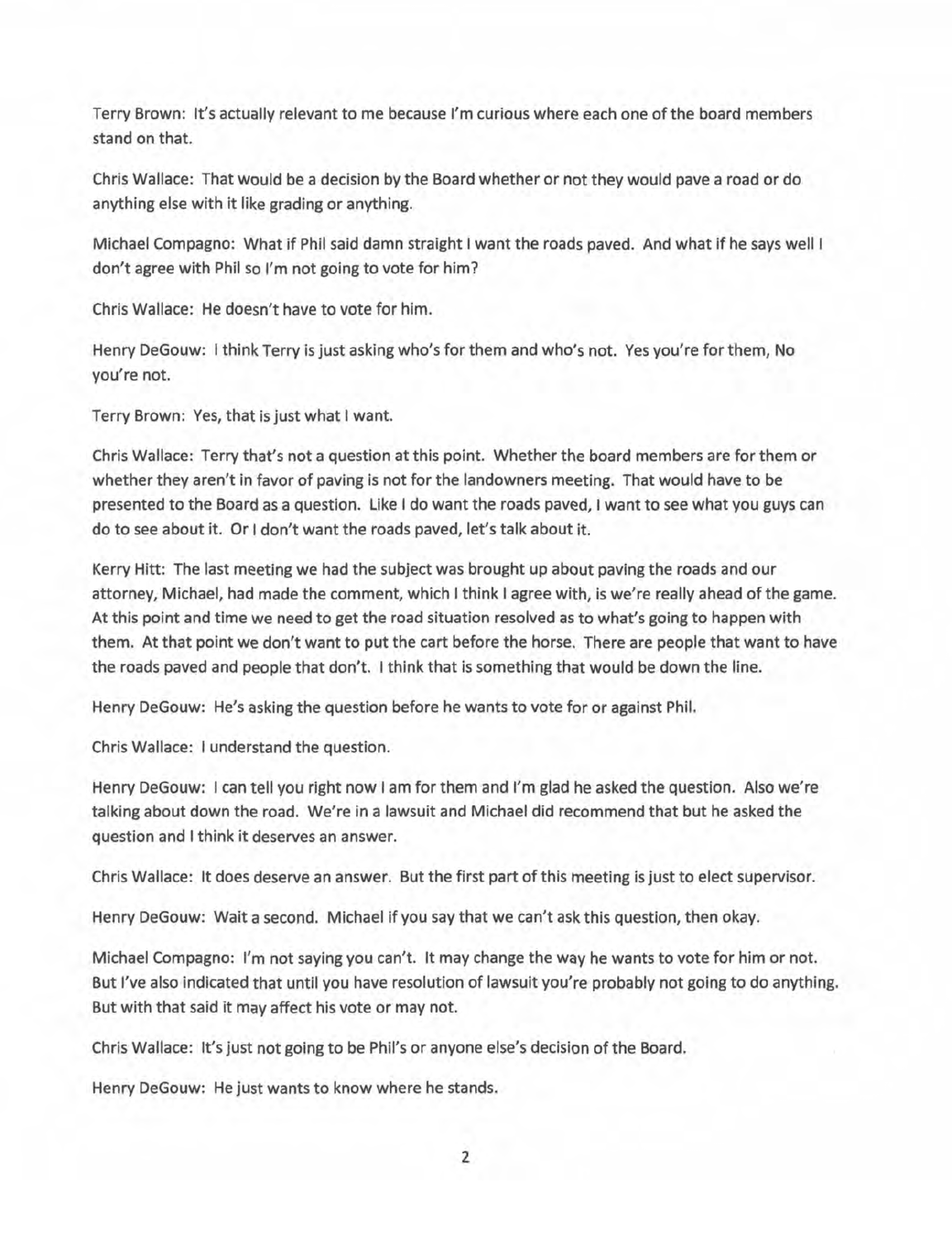Chris Wallace: Okay.

Henry DeGouw: I can tell you right now I'm standing for paving these damn roads. If we get stuck with this and we're in charge of the roads. My hand is up that we look into this and get these roads paved. That's a yes, not a yes/no or a wide spread out answer. It's just yes for me. So where do the others stand?

#### Silence

Henry DeGouw: That's what I was afraid of. I think it's an easy answer. At least this guy would know, he's getting ready to vote and I am too. I haven't even voted yet. I've got it right here. And it does make a difference. I don't have anyone else to put in now But I sure as hell would like to know that the Board after all these years out here putting up with these GD dusty roads that we don't have a board that we have finally got control and know where we stand just like he does. And if you don't want to answer that then that says a lot in itself right there.

Chris Wallace/Kerry Hitt: No it doesn't.

Kerry Hitt: I don't know that this is the right time to discuss this but I'll go ahead and put in my two cents. Alright?

Henry DeGouw: Have at it!

Kerry Hitt: I think paving of the roads out here has a lot of pros. I wouldn't mind it but I think that being the horse community and we have to look at it and make a decision based on what's going to be for the good of the whole community.

Michael Compagno: You probably want to have a big meeting where people can talk about it too obviously.

Kerry Hitt: I think that if that's something that comes up, then bring up in a public meeting and have a decision made by the community here.

Chris Wallace: That's it, that's where the venue would be.

Michael Compagno: But I also think that could relate to how this guy would vote. If he is truly going to vote on Phil or not.

Phil McLellan: I don't know what to say. I've been kind of blind sited by this whole thing.

Kerry Hitt: Yeah, this just came out of the blue.

Chris Wallace: Let me say something. All three of you board members could say yes I'm for it. All three of you could say no I don't want it. That is not going to matter.

Phil McLellan: I personally don't have a problem with it. So there you go.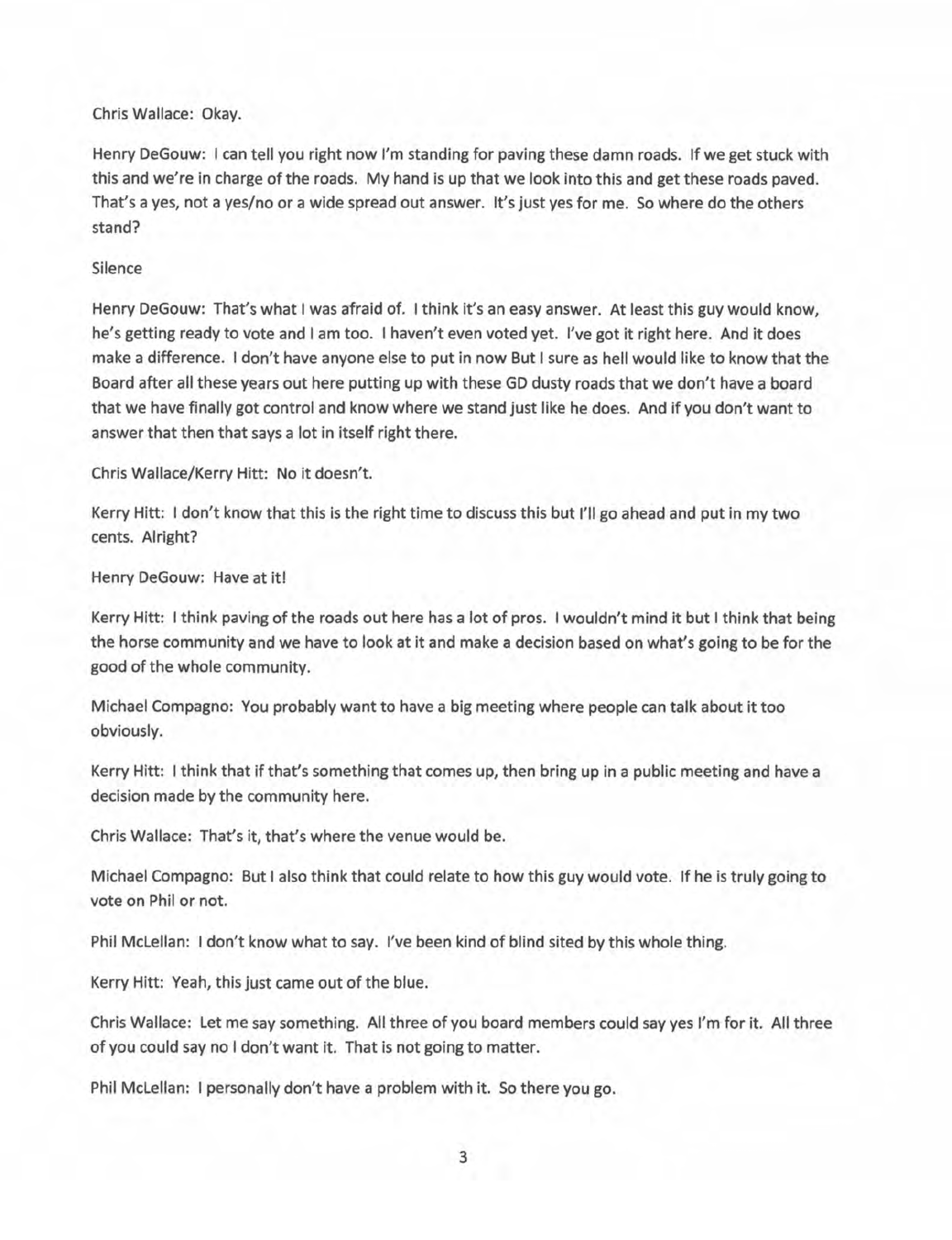#### Michael Compagno: Okay

Kerry Hitt: I have to agree with Phil, I don't have a problem with it either. All I'm saying is if it's something that's being decided should be decided by the community because it depends on what the outcome of this lawsuit is whether Wellington paves the roads and they pay for it or we have the roads and pay for it. We're already paying taxes to Wellington and not getting a whole lot out of it.

Chris Wallace: We're not getting anything out of it. The big heartache from Wellington for a lack of a better term is screwing us completely since we annexed.

Terry Brown: Hey guys this is Terry speaking again. I didn't mean to cause a big argument. I was just real curious on the board members in case this lawsuit that's been going on for God only knows how long now. I was just really curious on where everyone stood because like the guy comes through and he grades the roads and tomorrow they're right where they were again. It's the only reason I was curious.

Chris Wallace: It's not the right setting.

Michael Compagno: Then let's move on. Let's go on with the rest of the Landowners Meeting.

Chris Wallace: Okay. Let me bring this up. I'm going to nominate Phil McLellan to be retained as supervisor for another 3 year term.

Kerry Hitt: I will second that.

Chris Wallace: Are there any other candidates?

Michael Compagno: Betty? Ruben are you looking, Ruben?

Phil McLellan: I'll vote Terry in.

Michael Compagno: Are there any other candidates besides Phil? Ruben, are you wanting to run; Peggy are you wanting to run?

Peggy: No thank you

Ruben Ferrazzano: I'll run, but I know I'm going to lose.

Henry DeGouw: Phil just nominated Terry, did I hear that correct?

Phil McLellan: Absolutely

Henry DeGouw: Terry!

Terry Brown: Yes.

Henry DeGouw: Let me ask you this. So Phil I've got 495 votes for you, so would you be?

Chris Wallace: Actually it's SOO.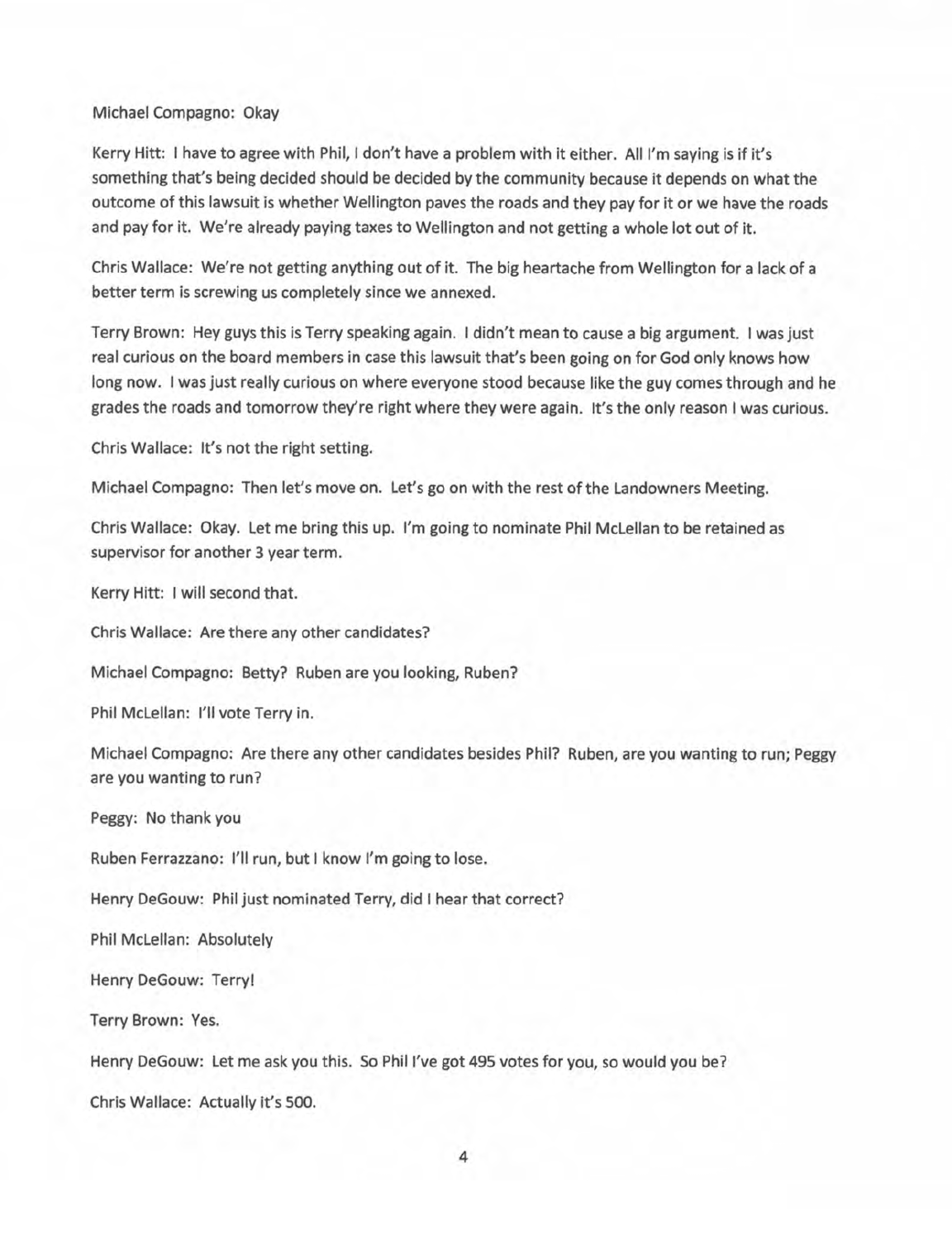Henry DeGouw: So you would you be willing to vote your 495 votes to Terry Brown? Terry, so you said you would? Terry Brown: Of course I would. Henry DeGouw: Okay where are we at? Chris Wallace: Okay, Okay. How many votes are there for Terry Brown? Henry DeGouw: He said he'll throw 495 votes for Terry and I'm throwing my 5 and make it 500. Chris Wallace: Excuse me a minute. I am voting 500 proxies for Phil. Michael Compagno: Okay Henry DeGouw: Okay? And I've got the proxies in my hand and Phil says he would throw those to Terry. Chris Wallace: I don't know that he can. Kerry Hitt: I didn't hear him say that. I did not hear him say that. Henry DeGouw: He's saying right there, listen to him. Kerry Hitt: This is turning into a mockery. Henry DeGouw: If he doesn't want it, then he does, he's ready to give him the votes. Phil McLellan: I didn't say that! Don't put words into my mouth. Henry DeGouw: What did you say? Phil McLellan: I nominated him! I didn't throw my votes. Michael Compagno: Yeah he nominated him. Henry DeGouw: What the hell then! I thought that meant. Phil McLellan: Jiminy Christmas. Chris Wallace: This is really kind of getting a little bit ridiculous. Kerry Hitt: It is. It really is. I don't have time to play the games either. We need to act professionally. Henry DeGouw: I'm sick of these roads and I'd like to hear somebody say that they agree with me that these damn roads need to be paved. So he's asking a question and you guys are being evasive. Kerry Hitt: And nobody has disagreed with you Henry. And I don't think this is the time to bring it up. Chris Wallace: You're right.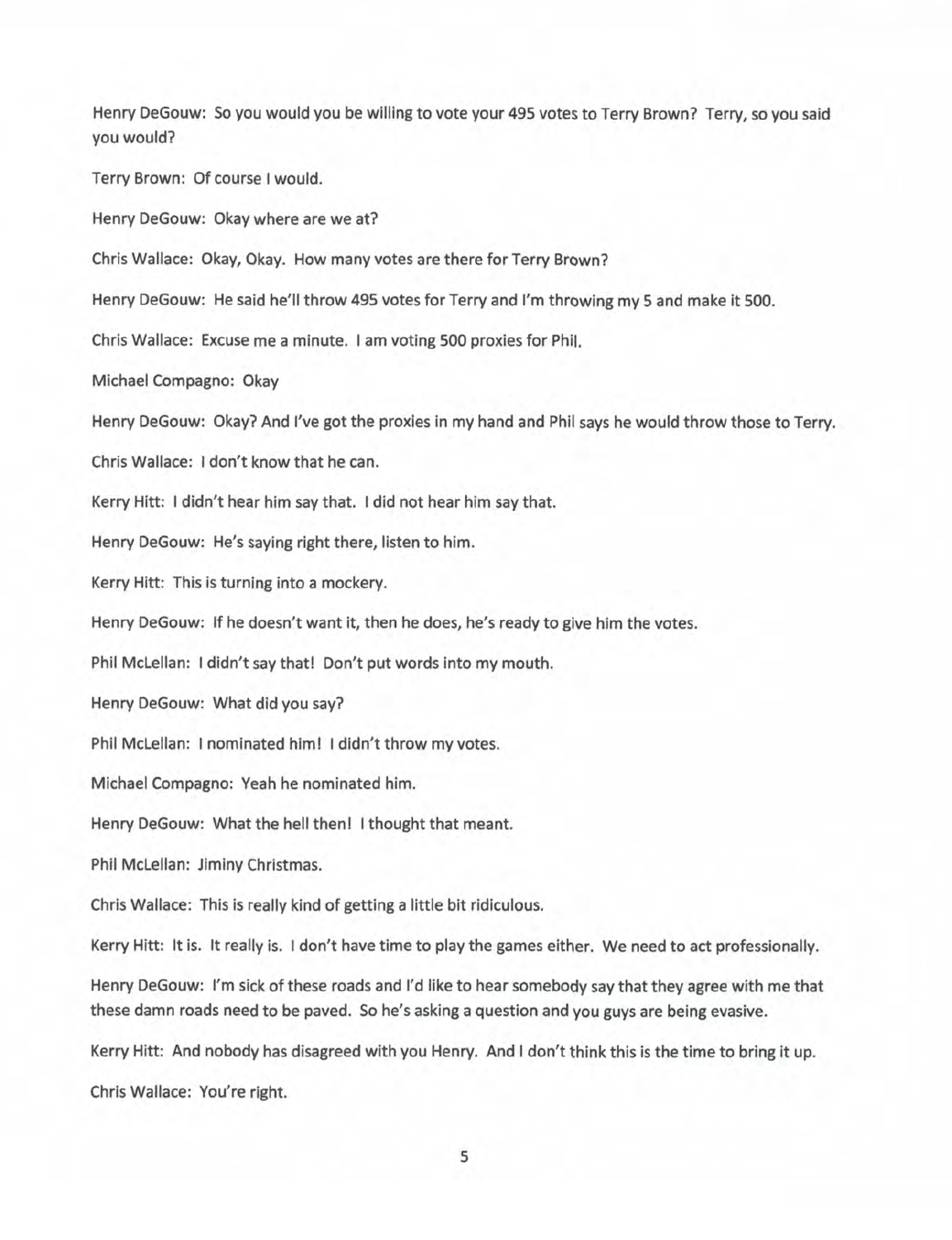Henry DeGouw: I think we've been waiting too damn long.

Chris Wallace: You're right. It's not the time.

Michael Compagno: Let's go on with the vote.

Kerry Hitt: Michael, I think you need to resolve this.

Michael Compagno: No I'm saying let's go on with the vote. All three of you have basically come out on how you feel about the roads. So the purpose of the Landowner's meeting is to now vote proxies and the landowner's votes for the next board of supervisor. And that person is Phil. And I think Terry has been nominated. Sounds as though 500 votes have been cast for Phil so far.

Chris Wallace: That's correct.

Michael Compagno: Now are there any other votes that have to be placed by anybody?

Chris Wallace: Not that I can see.

Michael Compagno: Okay, so there are no other votes? So that means the votes are 500 for Phil and zero for Terry.

Kerry Hitt: That's how I read it.

Henry McLellan: If Phil's not going to throw his in. Phil is my neighbor and my friend. I don't want to start a war with him. I'm just trying to get somebody to say just like I do that they will pave these roads if we lose this thing.

Michael Compagno: Okay

Ruben Ferrazzano: Isn't that going to be at a different time?

Phil McLellan: Aren't you listening?

Ruben Ferrazzano: This is not the time maybe if we win or lose.

Chris Wallace: No

Kerry Hitt: I agree.

Henry DeGouw: We have never had a time to put our foot down on it, so I thought okay let's do it.

Michael Compagno: You know what. When you want to discuss roads at your next meeting then we can discuss roads.

Henry DeGouw: Alright, then let's do it

Chris Wallace: Let' discuss roads as soon as you get over this election.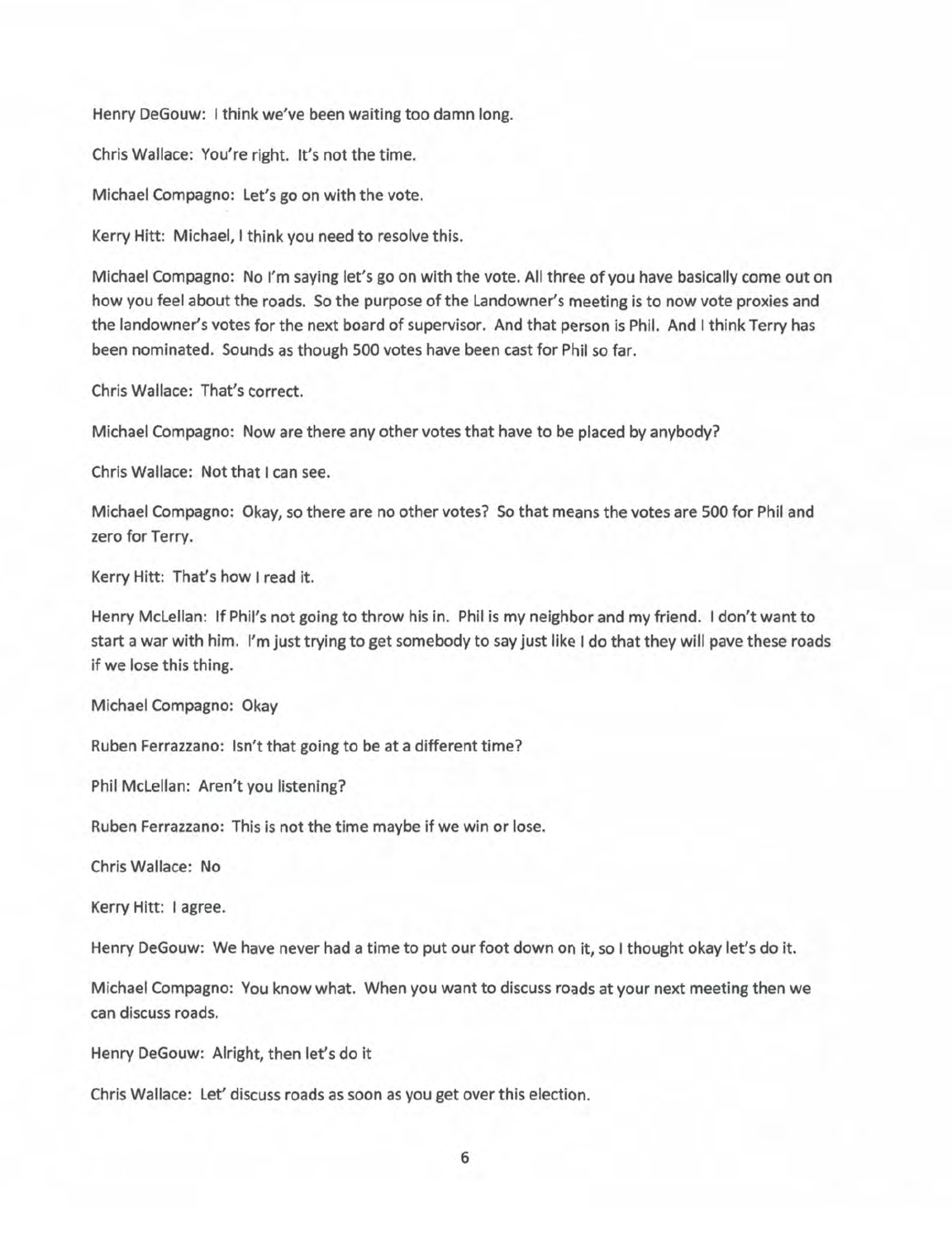Michael Compagno: Okay so I think we have votes.

Henry DeGouw: Okay, I'll vote for Phil then that will make it unanimous.

Michael Compagno: Congratulations Phil on having the opportunity and the obligation to work for another 3 years on the Pine Tree Board.

Chris Wallace: Congratulations.

Terry Brown: Hey guys this is Terry. Hey Phil Congratulations. Now I just want to know who was that who nominated me?

Phil McLellan: Me.

Terry Brown: Who was that, Phil? Oh man. Okay.

Chris Wallace: You know it doesn't have to happen this way, but if somebody does have an opinion next time for the landowner's meeting, make it plain before the meeting. Okay?

Kerry Hitt: It should be part of the general meeting not the Landowners meeting. The Landowners meeting I believe is to nominate.

Michael Compagno: Is there anything else to do in the Landowners meeting now that Phil has been unanimously elected.

Chris Wallace: I just want to swear them in.

Michael Compagno: Who's going to swear them in?

Kerry Hitt: You're the attorney.

Michael Compagno: I don't have the oath. Phil, are you ready for me to swear you in? Phil?

Phil McLellan: Yeah

Michael Compagno: I Phil McLellan do solemnly swear to fulfill my duties as a board supervisor member of the Pine Tree Water Control District for the next 3 years so help me God.

Michael Compagno: Congratulations.

Chris Wallace: Is there anyone who is for or against anyone?

Michael Compagno: Is there anything else that has to be done in connection with the Landowners meeting?

Chris Wallace: We have to close the meeting.

Michael Compagno: Who wants to motion that one?